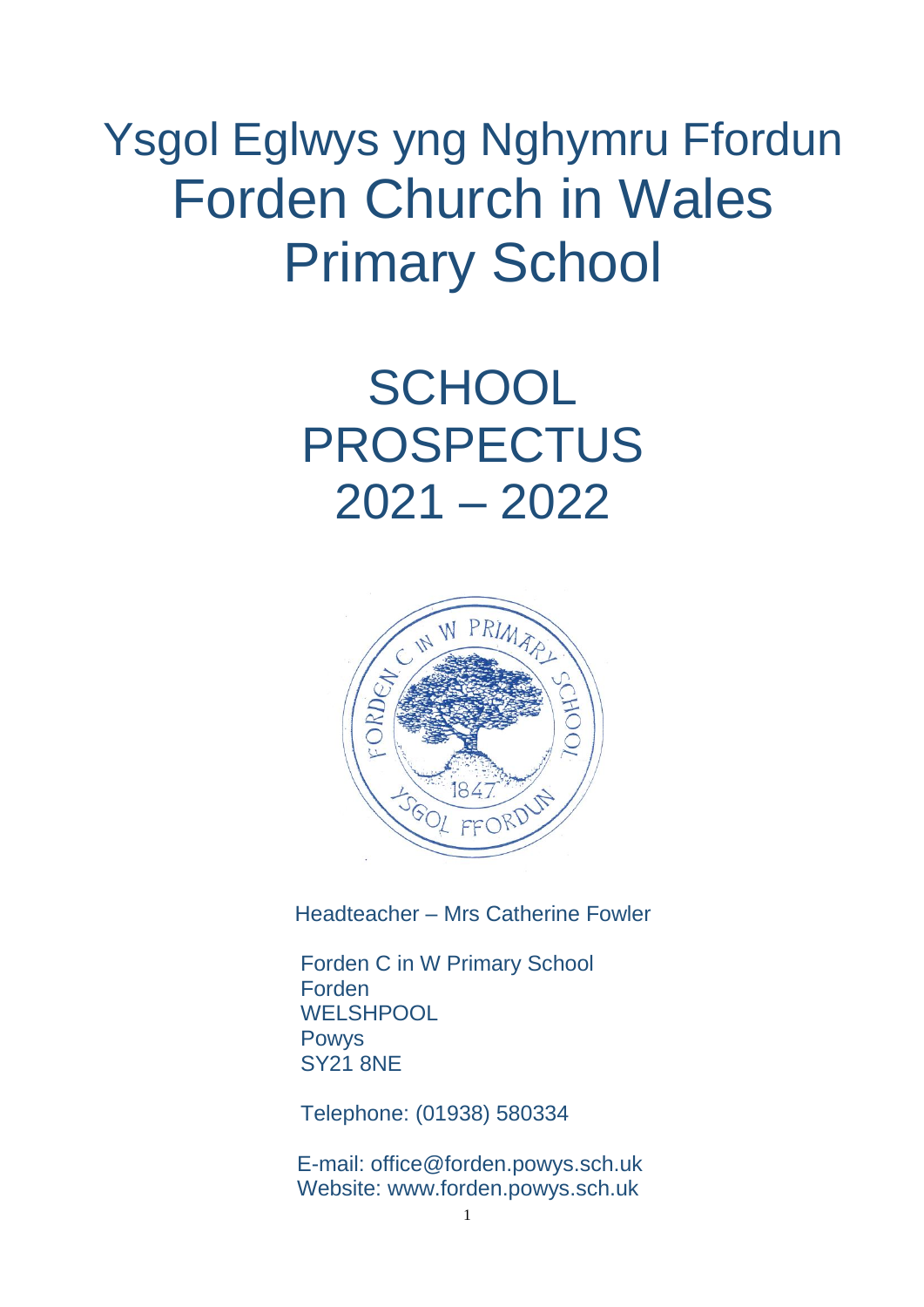# Dear Parents

Welcome to Forden Church in Wales Primary School.

Our school is a Church in Wales Voluntary Controlled School; this means that whilst the school has strong connections with the Church in Wales, it is controlled by the Local Authority. There has been a school here since 1847.

At Forden we strive to create a caring and happy environment in which children will feel encouraged to develop their full potential in whatever direction that lies, to become increasingly aware of their unique place within the world and to appreciate the joys and responsibilities that this awareness brings.

We have high expectations of the children in our care and this is reflected in the standards we achieve.

As parents, your partnership in the whole educational process is very highly valued. We will invite you in regularly to discuss your child and their progress. You are also welcome to make appointments to meet us whenever you may consider it necessary. If you feel you could contribute something towards the life of the school, either in terms of time or skills we would welcome such involvement.

If you require further information please do not hesitate to contact us.

This is your school. We hope that both you and your child will feel part of it.

Yours sincerely

Mrs Cath Fowler Headteacher

If you are considering Forden as the school for your child and would like to look around and meet myself and the teachers, please phone the school and we will arrange a visit.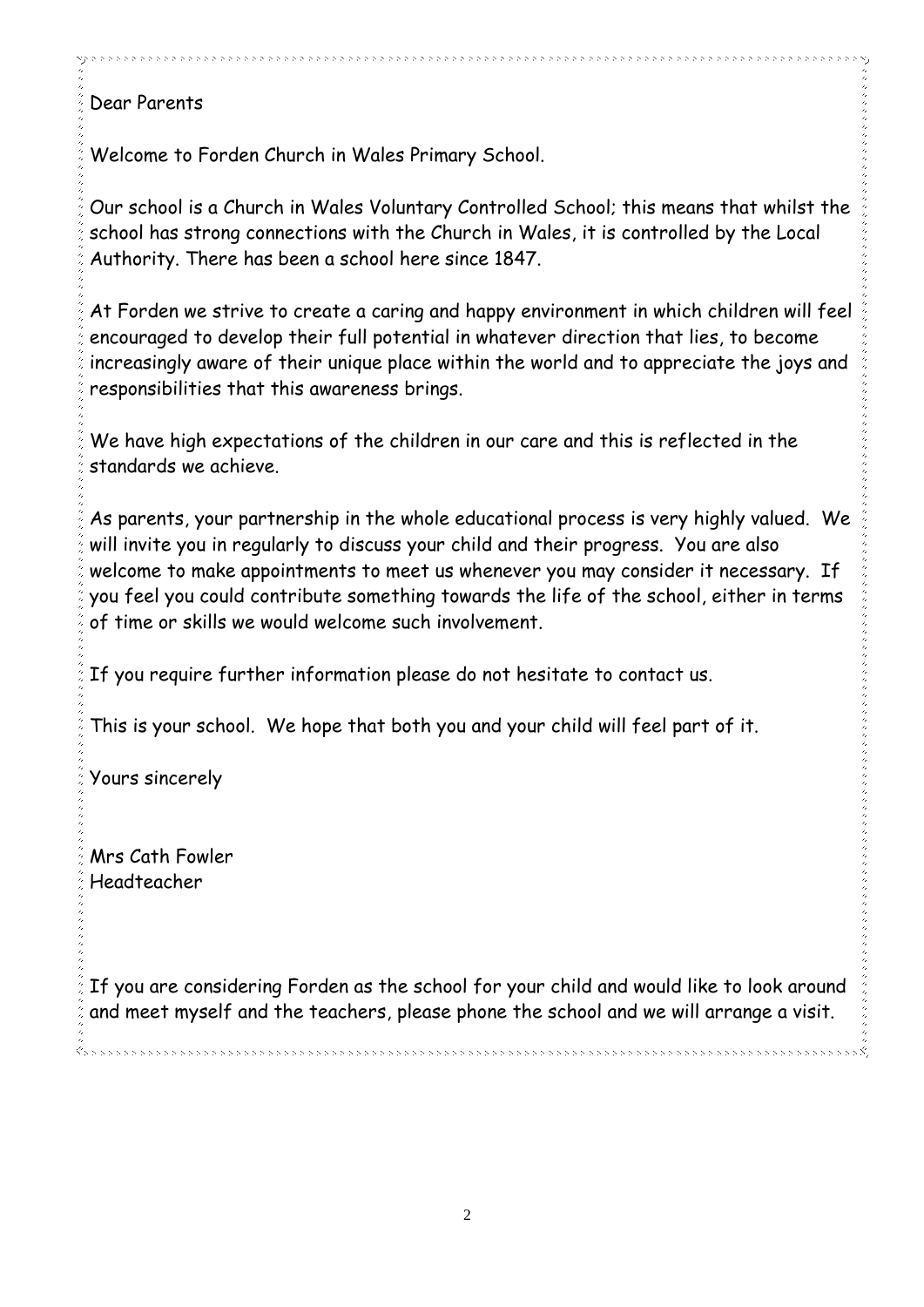#### **GOVERNING BODY**

| Chair (LA Governor)           | Mrs R Kershaw                                 | Foundation Governors Mrs H Williams<br>(ex-officio) | Rev A Smith                |
|-------------------------------|-----------------------------------------------|-----------------------------------------------------|----------------------------|
| <b>Community Governors</b>    | Mrs J Mellor<br>vacancy                       | <b>Parent Governors</b>                             | Mrs R Jones<br>Ms S Bowles |
| <b>LA Governors</b>           | Cllr L Corfield                               |                                                     | Mr S McLaughlin            |
| Headteacher                   | Mrs C Fowler                                  | <b>Teacher Governor</b>                             | Mrs F Haine                |
| <b>Clerk to the Governors</b> | Ms R Tibbott<br>c/o Forden CiW Primary School |                                                     |                            |

#### **SCHOOL STAFF**

*Miss H Morris*

## **Teaching Staff**

| Headteacher      | Mrs C Fowler |
|------------------|--------------|
| Asst Headteacher | Mrs F Haine  |
| Teachers         | Mrs K Davies |

## **Teaching Assistants**

*Miss A Williamson (HLTA) Mrs V Inns Miss R Moseley*

## **Additional Teaching Staff**

Peripatetic Welsh Teacher *Mrs J Davies*

Peripatetic Music Teachers (available upon request):

| Mrs M Van-Hulzen | Woodwind             |
|------------------|----------------------|
| Mr P Pryce       | <b>Brass</b>         |
| Mr T Lawrence    | Drums, Guitar, Piano |

## **Support Staff**

| <b>School Administrator</b> | Mrs R Osborne                         |                                       |                               |
|-----------------------------|---------------------------------------|---------------------------------------|-------------------------------|
| <b>Catering Assistant</b>   | Mrs G Richards                        | Breakfast Club Staff Mrs A Goodfellow | Mrs R Stevens                 |
| <b>Mid-day Supervisors</b>  | <b>Mrs A Goodfellow</b><br>Ms J Evans | Cleaning staff                        | Mrs A Caldwell<br>Mrs B Cooke |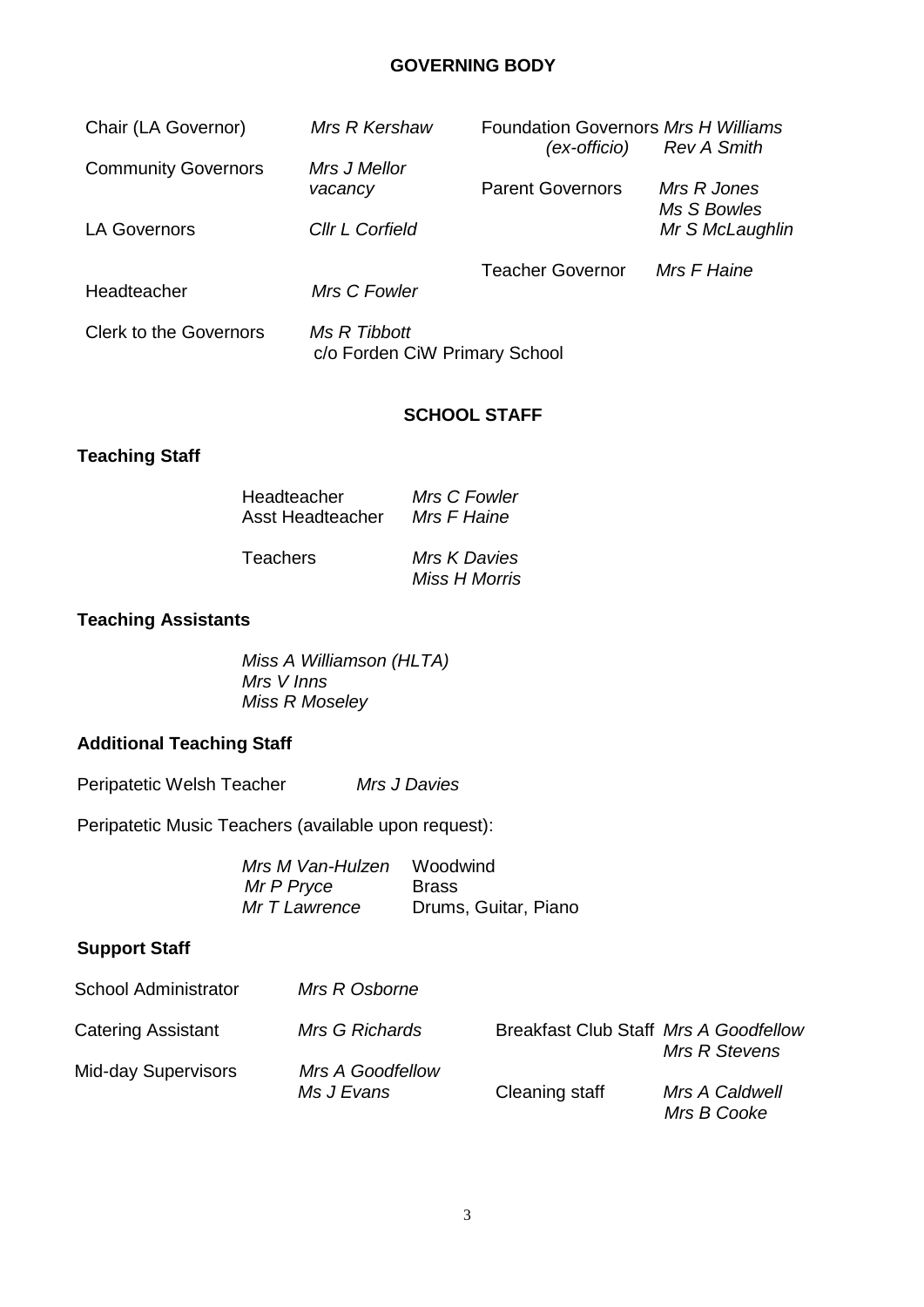#### **OUR VISION**

*At Forden CiW School all children are important. They are the future in an ever-changing world. To face these changes and new challenges they need to be innovative, resilient and fundamentally happy. Their formative years in our primary school are key to the development of the values, beliefs and skills that will shape their lives.*

We recognise that children must be ready to learn before they are able to learn. At Forden, we aim *to provide an education that ensures all our pupils flourish and develop as Happy Children with Healthy Minds.*



#### **MISSION STATEMENT**

Our Mission is to provide an education, at the highest level, which will enable all children to fulfil their individual potential.

We will do this within a caring and happy setting, in which children are respected and in turn develop feelings of respect and responsibility towards others, and the environment.

We will seek to develop, within the children, an ethos sensitive to the needs of others, grounded in the Christian tradition of the school's foundation.

We will nurture links between school, home, parish and the wider community, and ensure that the school is regarded with the utmost pride.

Through the above, we aim to realise our vision of a school educating -

Happy Children with Healthy Minds

through our agreed values of RESPECT:

- **R** *respect everyone*
- **E** *encourage each other*
- **S** *speak truthfully*
- **P** *practise, persevere and make progress*
- **E** *embrace mistakes*
- **C** *consider our choices*
- **T** *thrive together as a team*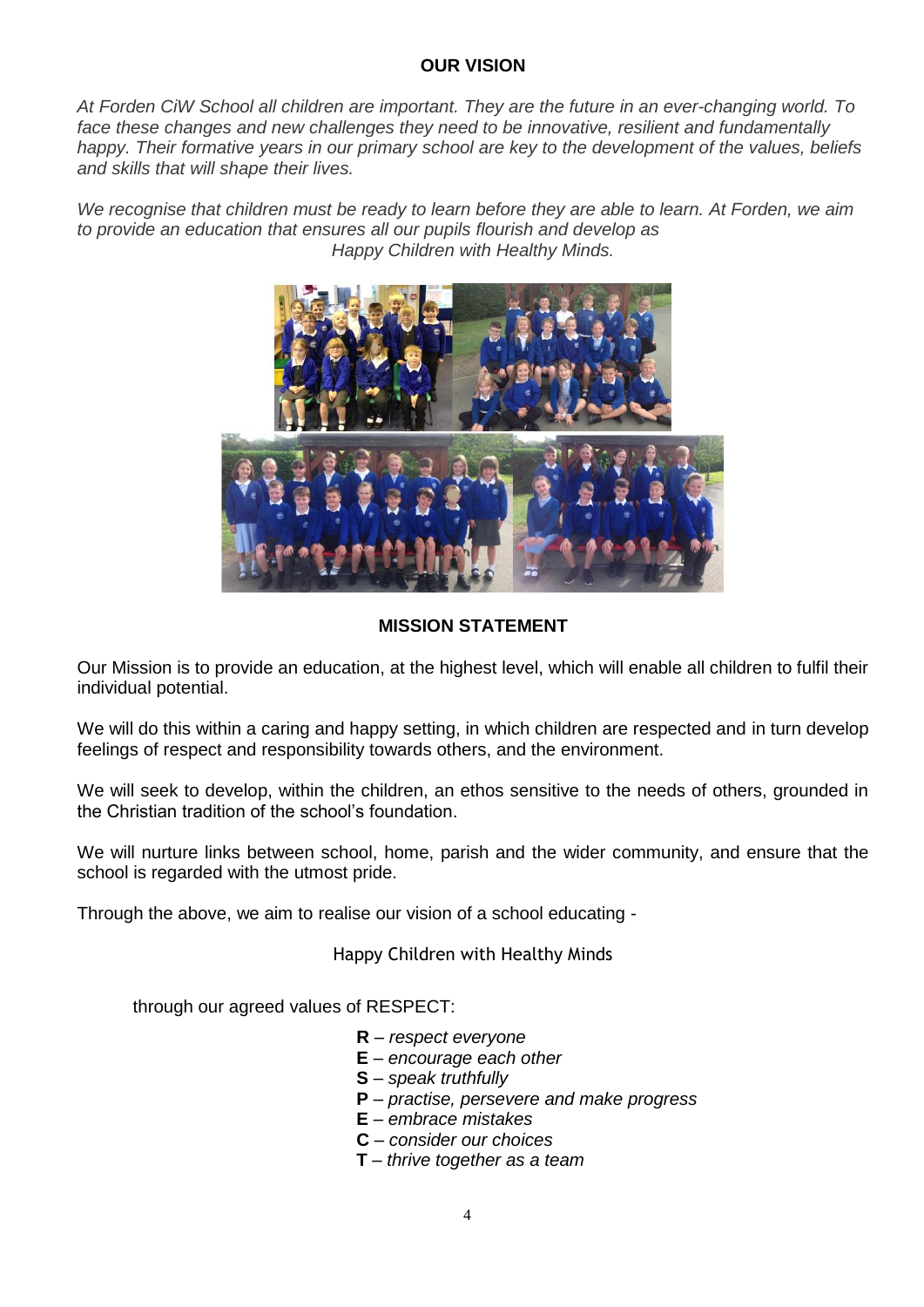#### **OUR APPROACH TO LEARNING**

We believe that the years your child will spend with us are of vital importance in establishing their outlook on life, the way they see themselves as members of the global community, and their attitude towards learning. Within the frameworks of the Curriculum for Wales we aim to engender in the children an enquiring mind and a love of learning and to equip them with a range of skills that will benefit them as lifelong learners. Whilst specific knowledge is of obvious importance in certain subjects, we believe that understanding how and why we learn is often of greater importance than 'what' we learn.

Literacy, Numeracy and Digital Competence (ICT) skills are taught in subject specific lessons and then practised across other curriculum areas. A range of teaching methods are used in the classroom with children working individually, in pairs, small groups or as a class depending on the nature of the task and what skills are being practised.

#### **CURRICULUM**

Our curriculum is designed to be broad, balanced and relevant and to meet the needs of all children whatever their ability. The curriculum meets statutory requirements.

#### **Aims**

Our curriculum is designed to ensure:

- Pupils develop in the ways described within the four purposes of the curriculum for Wales
- Pupils make appropriate progress through high expectations
- It is suitable for all ages, abilities and aptitudes, and recognises learners' identity, language(s) and background and the different support they may need given their individual circumstances
- It is broad and balanced
- It includes provision for all areas of learning and experience
- It includes provision for pupils to develop cross curricular skills and apply their learning to new situations and contexts
- Pupils develop an awareness and appreciation of the national heritage and culture and the ability to communicate in Welsh
- Pupils develop an understanding of the geographical, historical and social aspects of the local area and the diversity within the wider environment
- Pupils develop an understanding and appreciation of Christian beliefs and their importance in shaping our society

Children learn to read through the Read, Write, inc. scheme. This scheme runs throughout the school starting with the children learning letter sounds (phonics) and progressing to higher order reading skills as the children get older.

In the Foundation Phase we use Numicon for the teaching of number and again children are grouped according to their stage of learning.

RE plays an important part in the education of all the children.









RWi Numicon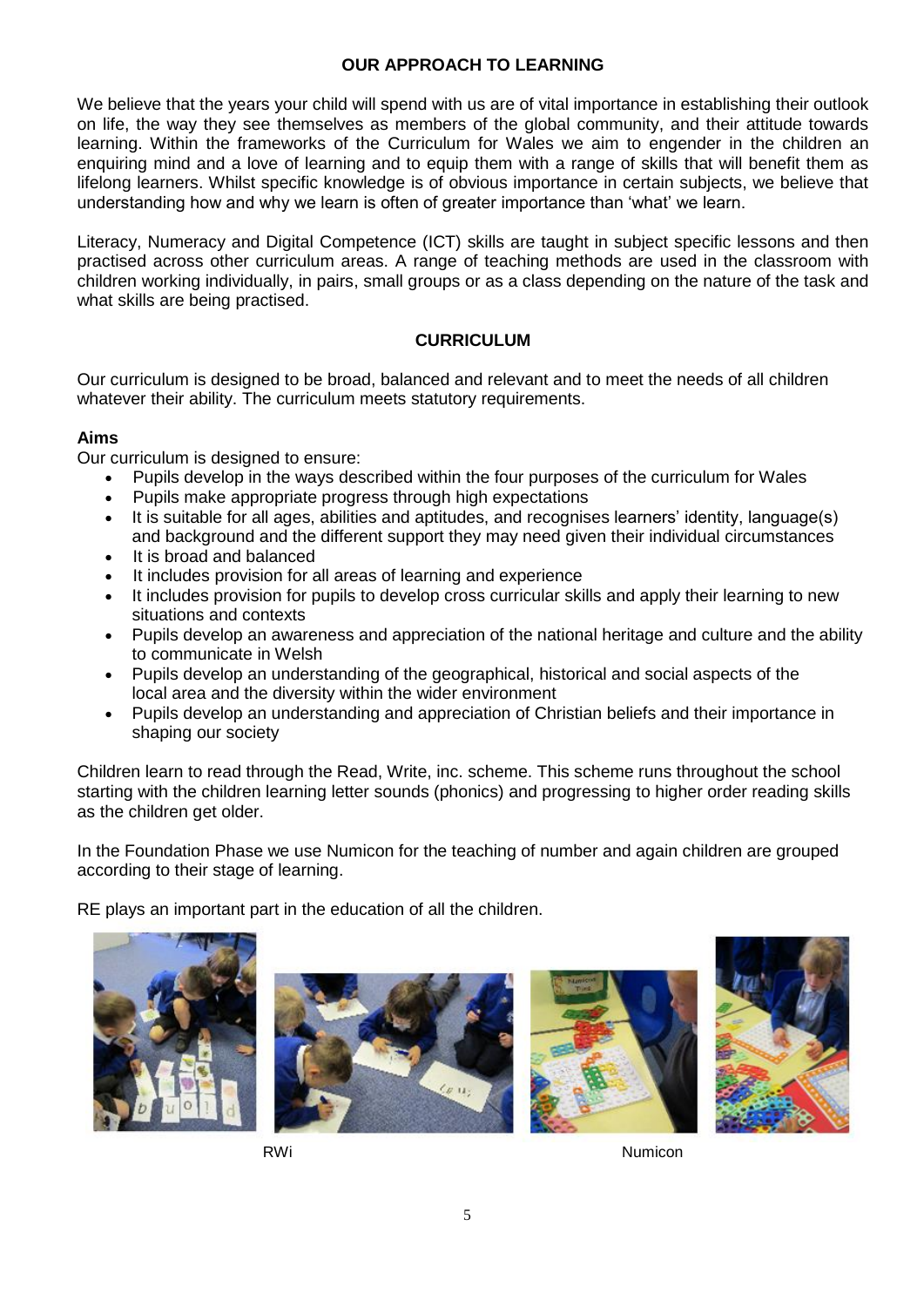#### **SCHOOL HOURS**

| 8:40am      | Doors open / learners arrive |
|-------------|------------------------------|
| 8:50        | Morning registration         |
| 9:00        | Daily Collective Worship     |
| 10:15/10:30 | <b>Breaktime</b>             |
| 12:15-1:15  | Lunchtime                    |
| $3:15$ pm   | End of school day            |

The school is not able to accept responsibility for pupils before 8:40am, when the school doors open. Any pupils arriving before this time should attend breakfast club.

Foundation Phase children are taught for 22.5 hours a week. Key Stage 2 children for 23.5 hours. This does not include Assembly times to which a quarter of an hour is allocated daily.

#### **BREAKFAST CLUB**

Breakfast club runs from 7:50 – 8:40 every morning with breakfast available from 7:50 – 8:30am. There is a daily charge of £2 per child for this provision which is open to all children. Children should not be dropped off before this time as club staff cannot be responsible for them. All payments are made through Parent Pay in advance.

#### **CLASSES**

Our school is divided into three classes. These are arranged to keep class sizes reasonable. Our classes are called Bedwen, Collen and Ysgawen.



Learning in the Foundation Phase outdoor classroom

#### **PERIPATETIC MUSIC LESSONS**

There is the opportunity for children to learn a brass or woodwind instrument, piano, guitar or drums with visiting tutors. This can be arranged through school although the contract and payments are direct between parents and music tutors.

#### **EXTRA-CURRICULAR ACTIVITIES**

Members of staff offer a variety of extra-curricular activities. These form an important part of the life of the school. In different terms there are netball, cross-country running, cricket, cooking, French, recorders, gymnastics, Coding and an Urdd club. The variety of clubs on offer is organised in response to requests from pupils. Sports teams take part in inter-school matches.

Please note, if a teacher needs to cancel a club you will be notified, similarly, if your child cannot attend a club for any reason, we would expect the teacher concerned to be informed.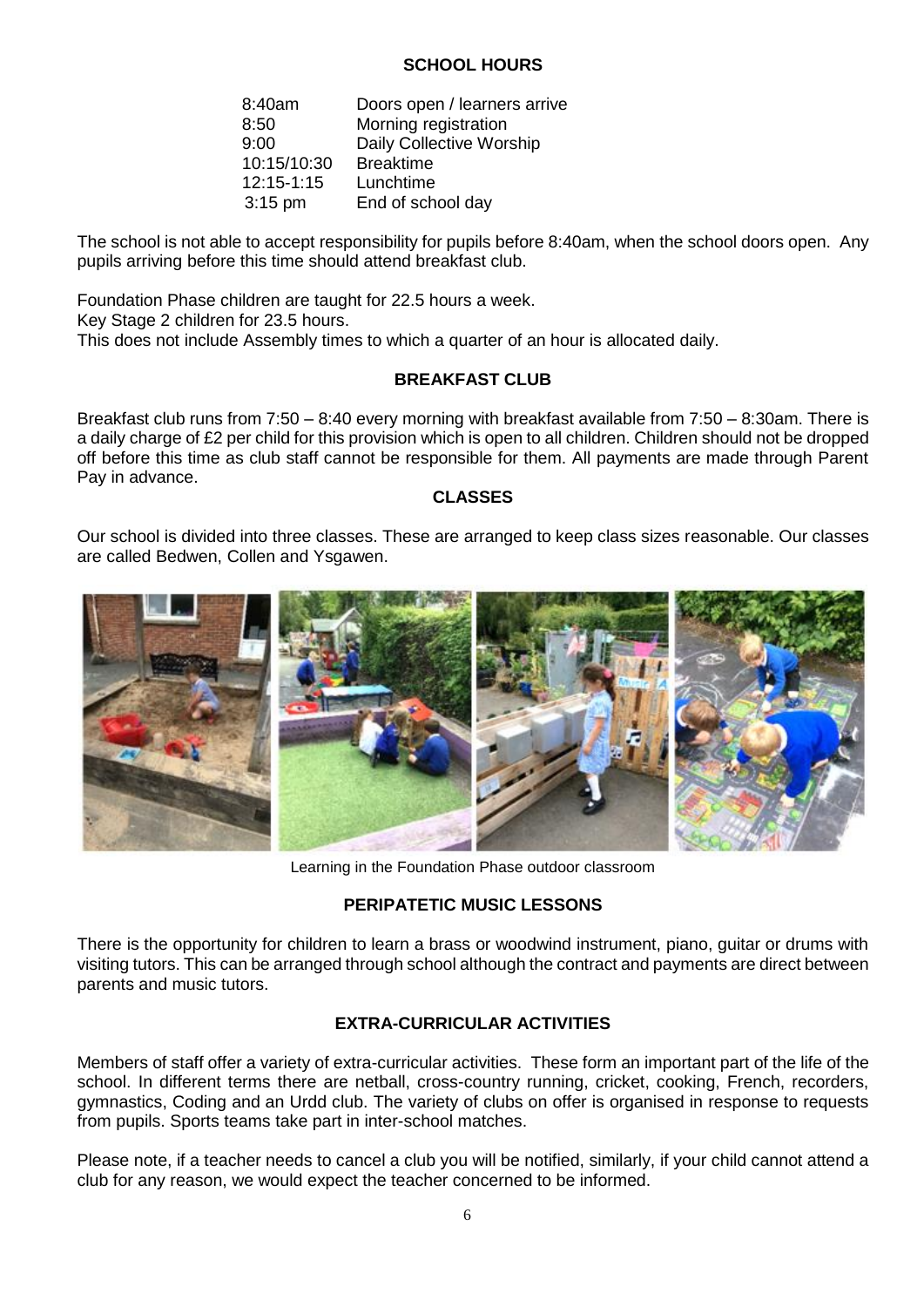#### **BEHAVIOUR**

At Forden School we expect high standards of behaviour from our pupils. The children themselves write and agree their own Class Code of Conduct each year.

It is important that they all try to control their own behaviour. We encourage children to learn and develop self-discipline and become aware of their responsibilities to the school as a community. Our rules are few, based on common sense, and concerned with the safety of the children. We aim to show children the consequences of their actions and encourage them, where necessary, to find a better way of sorting out their problems.

As a school we follow our Golden Rule," *Treat others in a way that you would want them to treat you."*

As a staff, we endeavour to praise and reward good work, good behaviour and thoughtfulness. However, children need to realise that inconsiderate behaviour is unacceptable and sometimes sanctions may be necessary. If the matter is more serious the parents will be invited to the school to discuss the matter. At all times we are consistent with praise and reward or punishment.

#### **SCHOOL COUNCIL**

The school council plays an important part in educating our children as global citizens. It demonstrates to them a democratic process and encourages them to see themselves as people who can make things happen.

Children elect representatives from their class to sit on the council which meets every half term and is a forum to raise, discuss and action issues that the children feel are important.

All pupils in Year 6 are encouraged to join one of the Pupil Voice groups within school.

#### **LINKS WITH THE COMMUNITY**

We are continually developing our links with the immediate and wider community. The children are welcomed to the Church for special occasions throughout the year. The Vicar visits us regularly. The Community of Forden is invited to coffee mornings and to school functions. Forden Bowling Club coach the older children. Parents come in regularly to work in the school gardens with the children. Staff and pupils from the school visit and engage with the village playgroup. *(Some of these links are temporarily curtailed in line with current Covid restrictions).*

We feel that we have a responsibility as citizens to the world outside of school and so believe in the importance of heightening the children's awareness of the world and supporting needy causes. The children are involved in making these decisions.

#### **HEALTH EDUCATION**

Health education forms a natural part of the school curriculum. As children progress through the school, various topics of personal welfare and awareness are discussed. Children will look at the important healtheffecting decisions they will have to make as they grow up and will be given information on physical development, good hygiene, balanced diet and general health matters.

The governing body of Forden School has decided that Sex and Relationship Education should form part of the school curriculum. The resources used are Look After Yourself and Tyfy i Fyny (Growing Up) advocated by Powys Healthy Schools. Health education is taught as an integral part of the curriculum up to Year 4. The Sex Education element is taught as a discrete topic in Years 5&6. Parents are welcome to view the resources used and have the right to withdraw their child from all or part of this element. A copy of the relevant policy is available on request.

#### **RELIGIOUS EDUCATION**

It is our aim to help the children in their social, spiritual and moral development, which in turn will enrich their own lives and the life of our school. We will encourage children to understand something of meaning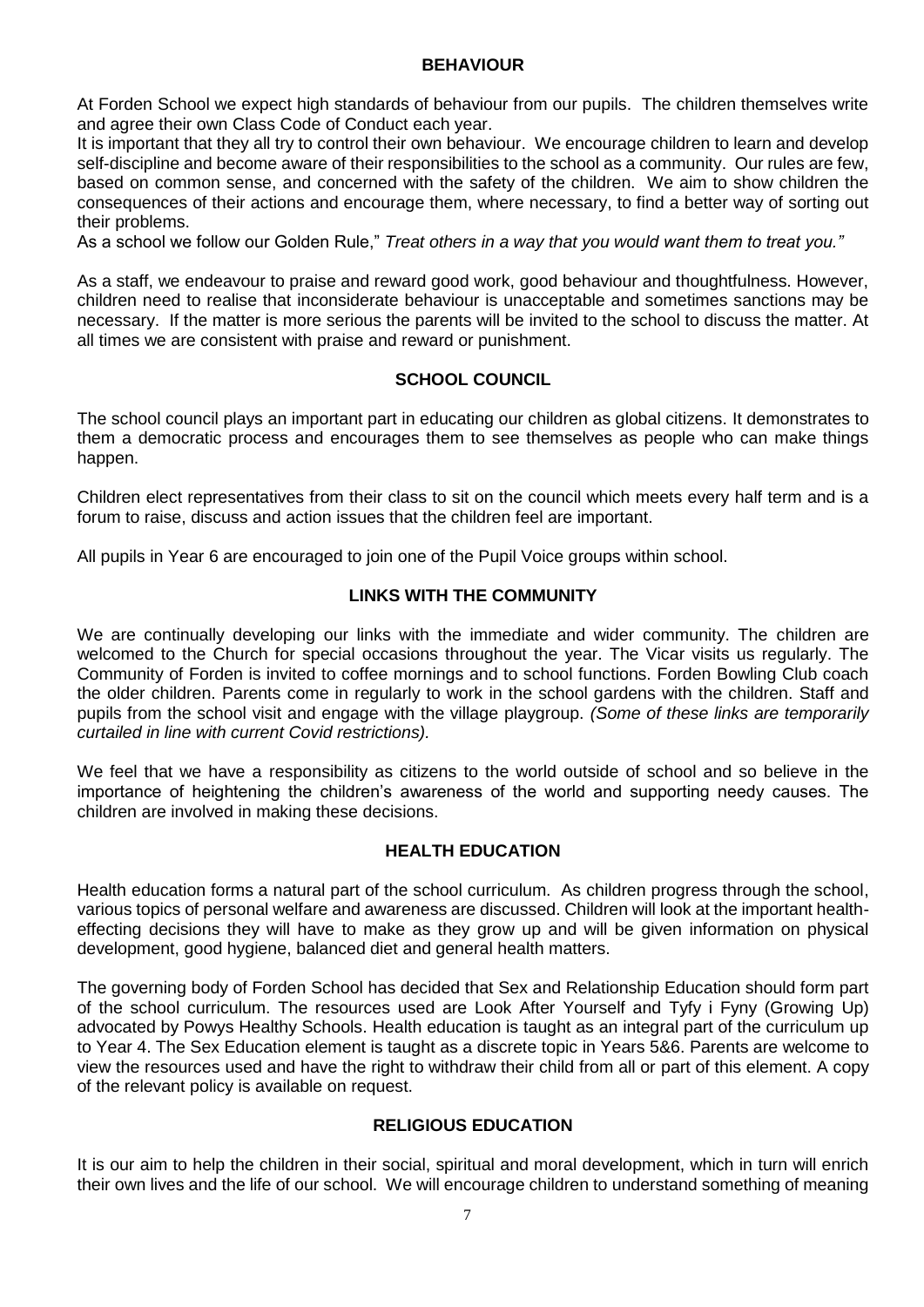and wonder of life and how and why people worship. The curriculum will be taught both through crosscurriculum projects and also as a separate subject. Religious education takes place constantly through the ethos of the school. Pupils' work is expressed through writing, art and craft, handling artefacts, drama and music. Religious Education provides the focus for a major area of experience and contributes significantly to the ethos of our school.

#### **COLLECTIVE WORSHIP**

Collective worship is the meeting together to acknowledge and reflect on God. In accordance with our Trust Deeds, provision is made for Collective Worship on each school day. We aim to create an atmosphere which will enable pupils to reflect. The Worship Group is a group of pupils who contribute towards the running of school assemblies.

Parents have the right to withdraw their children from Religious Education and Collective Worship. However, they may be called upon to supervise them if staff are not available to do so.

The school maintains close link with St Michael's church and the vicar regularly takes collective worship in school or in the church.

#### **WELSH**

As a school in Wales, we are keen to promote bilingualism and raise awareness of the culture and heritage of the country.

Welsh is taught formally as a timetabled curriculum subject each week and practised each day. In addition, we encourage children and staff to use welsh throughout the school day.

Having achieved the Bronze Award of the Welsh Language Charter in 2017 the school is now working towards the Silver Award. This scheme aims to promote and increase the use of Welsh by children and staff in a whole school context. Targets from the award are chosen by the Criw Cŵl Cymraeg (CCC), who, with the help of a member of staff decide upon actions to achieve these objectives.

#### **POWYS HEALTHY SCHOOLS SCHEME**

We have a strong commitment to looking after and improving the health of everyone at school. To this end we take an integrated, holistic approach to health promotion across the curriculum, as part of school management and through the physical and social environment.

With support from our Healthy Schools governor, an active Healthy Schools Group (HSG) meets regularly to identify, promote and evaluate all aspects of health and well-being throughout the school. The school achieved the Powys Healthy Schools Phase 5 Award in 2017.

The school operates a strict non-smoking policy including the use of e-cigarettes.

#### **SPORTS**

As a Healthy School we are committed to promoting physical well-being. We aim to provide two hours of directed physical activity every week.

We are very lucky to have direct access to the village sports facilities and make full use the all-weather surface/tennis courts and sports fields.

Two pupils in Year 5 and two in Year 6 are selected to be Bronze Ambassadors. They actively promote and support sporting opportunities throughout the school.



Sports Day 2021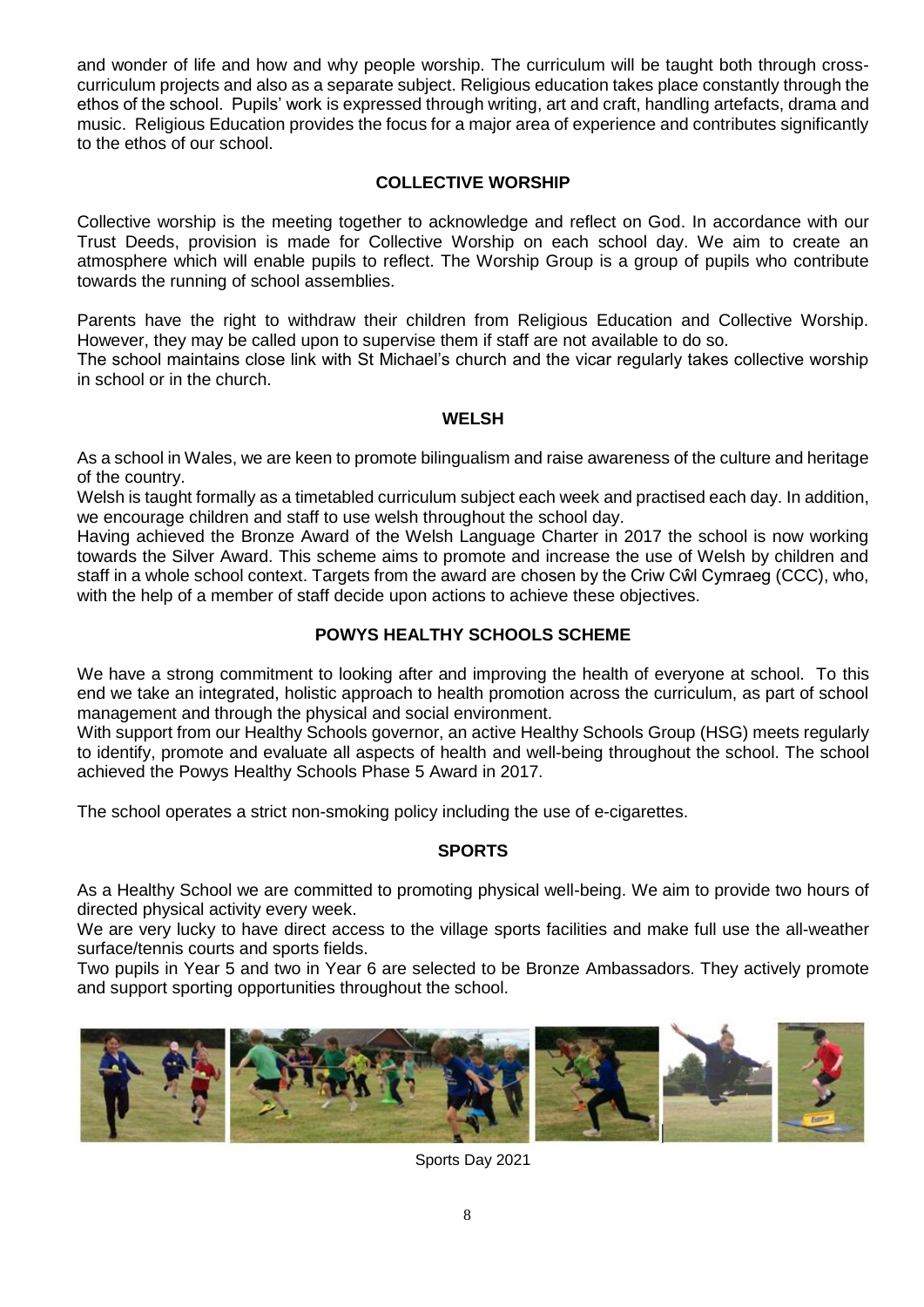#### **HOME/SCHOOL LINKS**

We encourage parents to become involved in their children's education. All new parents are invited to the school before their child starts, to meet the Class and Head Teacher.

At various times during the year we will hold meetings for parents to discuss curriculum matters and help you understand what your child does at school and how you can best help. The headteacher and teaching staff are always glad to see parents to discuss any matters relating to their child or the life of the school.

Parents help with various activities at school, including listening to the children read, reading to them, assisting with sporting and craft/design activities, etc. This help is invaluable to the pupils and we are very grateful for this support. *(Some of these links are temporarily suspended in line with current Covid restrictions).*

We have a dedicated PTA, the 'Friends of Forden School' who arrange social and fund-raising activities. They depend on the involvement and support of all parents, and all parents are automatically members. The extra funds enrich school-life, enabling us to provide computers, for example, or to reduce the cost of school trips for all children.

#### **BREAK TIME**

Children in the Foundation Phase are provided with free milk, provided by the Welsh Government. If you wish your child to bring a snack for break-time, we ask that this should be a piece of fruit, not sweets, crisps, cakes or snack bars.

Children should not bring toys or anything precious to school.

#### **LUNCH TIME ARRANGEMENTS**

The Schools Meal Service provides meals at a cost of £2.35 per day. This service is now cashless and payments are made through Parent Pay accounts. If you are in receipt of benefits, your child may be eligible for free school meals. If you take up this opportunity, we make every effort to ensure that this remains confidential.

Sandwiches may be brought from home. Please make sure that food is in a suitable, named container. No fizzy or hot drinks please, and no breakable containers - for safety reasons. Children who eat sandwiches are supervised. They may have a drink of water from the School Meals Service.

There is an increasing amount of evidence that diet can affect children's behaviour and ability to concentrate. Please give careful consideration to what you provide in their lunch boxes.

In order to keep mind and body functioning at a high level, children are encouraged to drink water throughout the day. They may keep their own water bottle in their classroom to drink from as needed.

#### **SCHOOL UNIFORM**

We expect children to come to school tidily and appropriately dressed.

School uniform is available from Constructiv Clothing or Egear, both local companies. Our school sweatshirts and cardigans are royal blue with the school logo embroidered. White polo shirts and grey or black trousers or skirts should be worn. The Governors believe that designer sportswear is not appropriate clothing for school and the wearing of uniform is encouraged. Shoes rather than trainers are to be worn during the day.



For PE each child should have a drawstring bag clearly marked, with a pair of plimsolls, school PE T-shirt and black shorts. It is important that their full PE kit is in school every week. Children with long hair must tie their hair up in PE lessons.

Jewellery should not be worn in school as it presents a safety risk to your child and to other children. If children do wear stud earrings, these should be removed on PE days in accordance with Powys policy.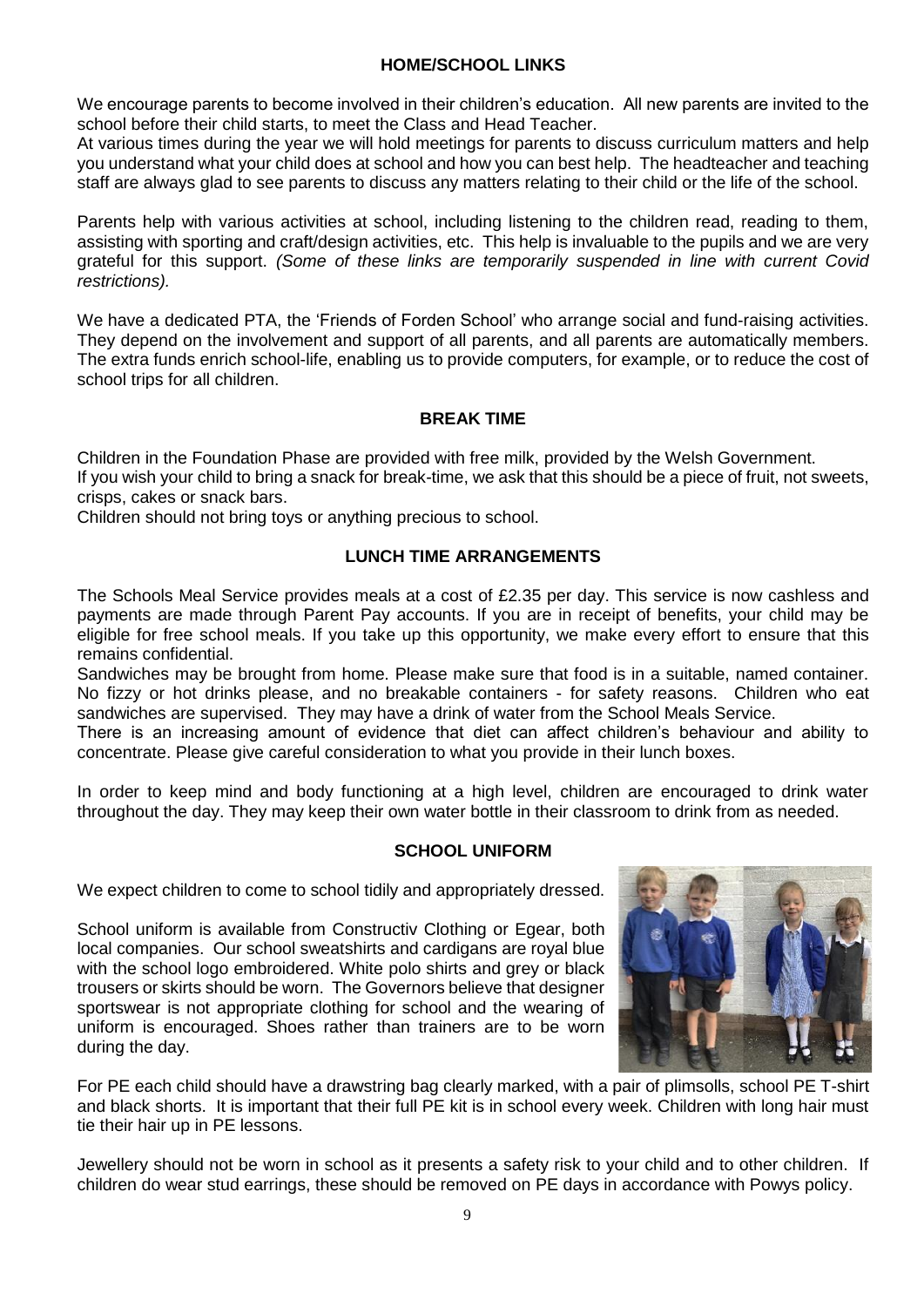#### **HOMEWORK**

We believe that if your child works hard in school all day, the evening should be a time in which they relax, pursue hobbies, develop interests and play. For this reason, we do not set a lot of homework.

However, homework does provide an opportunity for your child to practise key skills and gives you opportunities to see the level at which they are working. Therefore, homework may be set. Maths homework will sometimes be set and accessed online through MyMaths. Reading and spelling skills can also be developed at home through the online Lexia program.

It is expected that all children at the appropriate age, will learn their spellings and their multiplication tables. We also ask that parents listen to their children read or read to them every night. There will be occasions when your child will have poems, songs or parts in a play to learn.

#### **ASSESSMENT & REPORTING TO PARENTS**

We continually monitor children's progress and development over the time spent at our school. We realise that teacher's judgement and on-going assessment is an important aspect of learning. Work is assessed in a number of ways, consistent with the guidance associated with the Foundation Phase Framework and the National Curriculum of Wales, and achievement is recorded. Teachers measure progress from day to day by marking written work, assessing practical work, listening to children speaking and explaining their learning. Support staff play a part in this process.

Parents are encouraged to visit the school and discuss with the class teacher and head teacher their child's progress, or any matter of concern at any time during the school year.

You will be invited to a formal consultation in the spring term and informal consultations in the autumn and summer terms. At the end of the school year every child every child is issued with a written report that describes attainment and progress made throughout the year and future targets if appropriate.

Children work towards individual short-term targets within the core subjects of English and Mathematics. These are negotiated between the child and teacher. The targets are regularly reviewed and discussed with the children.

Throughout the year children from Year 2 to Year 6 have two opportunities to access online Welsh Government assessments in mathematics and reading. The results from these are included in your child's written report. The focus of these results is to monitor the progress of each learner.

#### **EQUAL OPPORTUNITIES & RACE EQUALITY**

#### **The school is committed to the need both to eliminate unlawful discrimination and to promote equality for pupils, staff and others using school facilities.**

All pupils must have an equal chance to participate in a broad, balanced and relevant curriculum that builds on their experience and strengths. The school curriculum reflects awareness of the needs of all pupils whatever their ethnicity, gender, class, ability and experience. It should promote understanding and valuing of ethnic differences and gender equality and cater for all abilities in its content and delivery.

We recognise that it is important for us to combat racism and work towards racial equality with every pupil developing the knowledge, understanding and skills they need to participate in a multi-ethnic, multi-cultural society.

The school's Strategic Equality Plan and Equal Opportunities Policy are available from school. All areas of the school are accessible by wheelchair and children or visitors with disabilities are welcome.

#### **LOOKED AFTER CHILDREN**

Mrs Fowler is responsible for promoting the educational achievement of looked after children. She will monitor their progress in school and liaise with their carers to ensure that the child achieves their full potential in line with the schools Equal Opportunities Policy.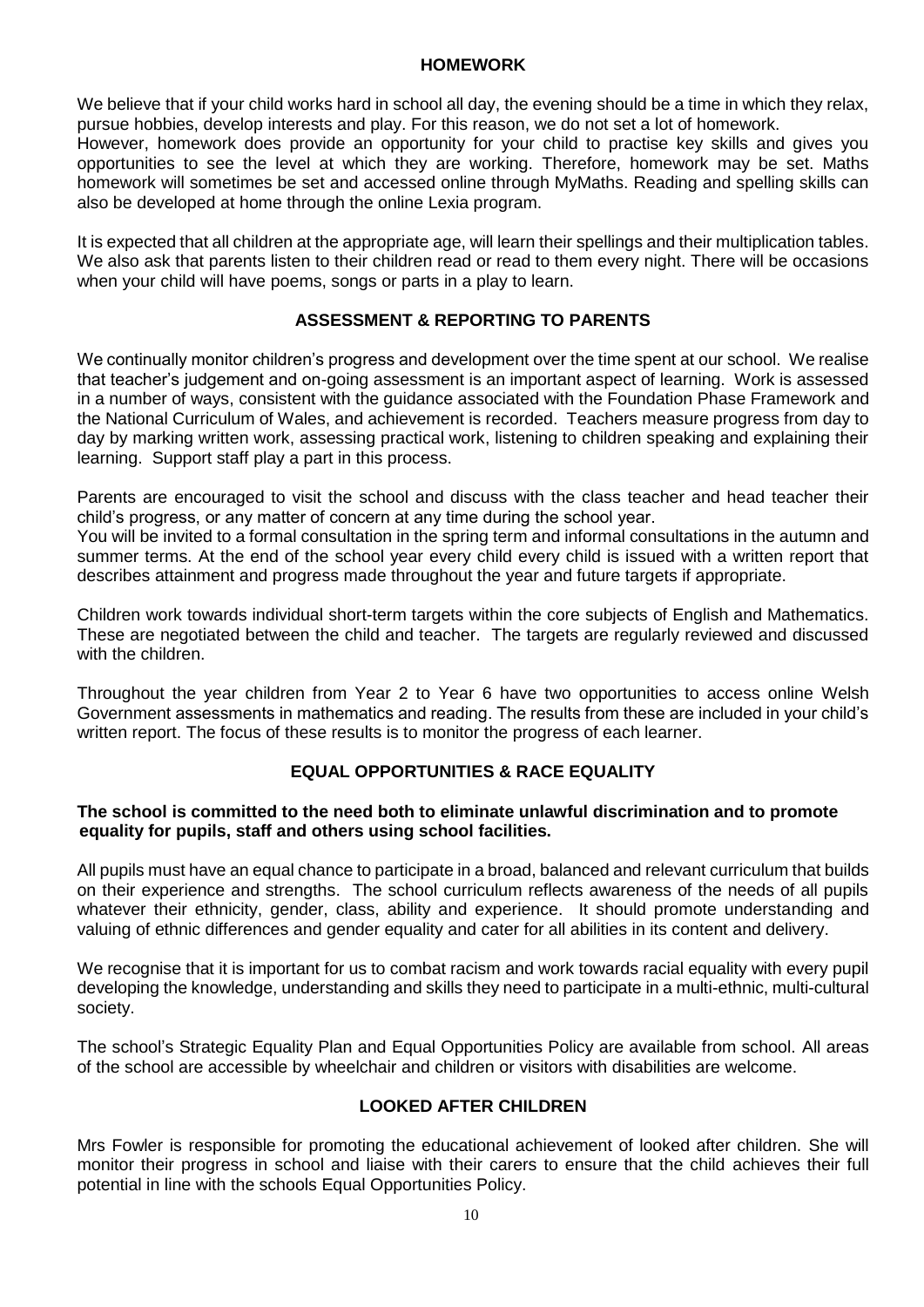#### **ADDITIONAL LEARNING NEEDS**

All teachers are teachers of children with additional educational needs and have a responsibility to meet those needs with the advice and support of the school ALN co-ordinator and external professionals as appropriate.

Children may be withdrawn from class either individually or in small groups and /or supported in class.

We realise the need for early identification of special needs and the importance of monitoring progress. Teachers may identify the needs of a pupil as arising from any one, or a combination, of the following:

> Hearing impairment Multi-sensory impairment Specific learning difficulties Speech, language and communication difficulties Autistic spectrum disorder Emotional and behavioural difficulties Physical difficulties Medical difficulties

As well as using their professional judgement teachers use a range of tests to help identify where a child needs support.

Pupils with additional educational needs will be fully integrated into the life of the school, enabling them to maximise their potential as learners and to contribute to the social and cultural activities of the school. Children with a disability will receive special care and support to enable them to lead a full and independent life. A copy of the ALN Policy is available on the school website or from school.

To ensure that all children have opportunities to develop their full potential, children of higher ability are given extension or enrichment work where appropriate.

#### **CHILD PROTECTION**

All staff have a responsibility for the safety and wellbeing of the children. The school has a duty to report Child Protection concerns to Social Services –**without informing parents/carers beforehand**.

> The designated teacher for Child Protection is Mrs C Fowler The designated deputy teacher for Child Protection is Mrs F Haine The designated Governor for Child Protection is Mr S McLaughlin

The school's Child Protection and Safeguarding policies are available to read on the school website. A paper copy is available from school.

#### **HEALTH & SAFETY**

Your child's well-being is of prime importance to us and every effort is made to ensure their safety whilst in our care. Risk assessments are carried out for all off-site visits as well as for activities on-site that carry a potential risk (over and above everyday school activities).

We encourage children to be independent and active and it is always possible that accidents might happen. This is an everyday part of growing up.

During school hours no child is allowed to leave the school premises unless collected by a parent, carer or responsible adult who should report to the child's teacher. Anyone, including parents/carers, visiting the school or collecting their child during the school day should ring the bell at the front door. All external doors are locked during school time. The outdoor areas are also enclosed.

#### **MEDICAL**

A child should not be sent to school if they are obviously unwell, or within 48 hours of a stomach upset. All absences should be reported to school by 9:15 am on the first day of absence.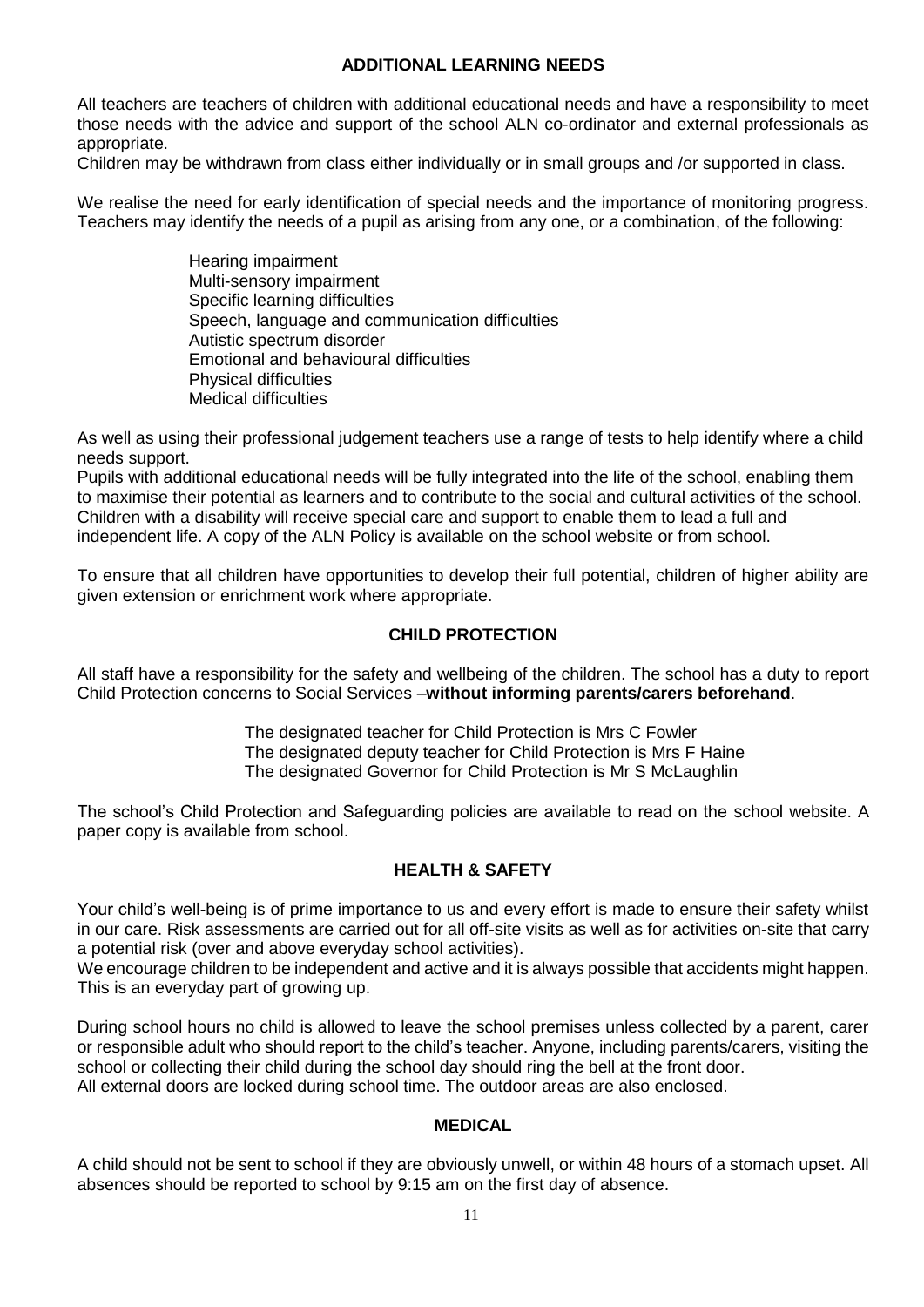If your child becomes ill during the school day you will be contacted. To ensure we have up to date contact numbers, a new emergency details form will be completed each September.

Parents are requested to inform the Head Teacher of any relevant medical history that may affect the child's general development and education in school. We are able to oversee the use of inhalers and will accept responsibility for the administration of other medicines in accordance with our Healthcare Needs policy.

If your child incurs an injury at school (other than a simple graze, minor cut etc.) you will receive a note detailing this at the end of the day. Your child will be monitored for the rest of the day and if necessary you will be contacted to collect him/her.

At least 3 members of staff in school at any one time have a current First Aid Certificate.

We encourage parents to check their children's heads weekly for head lice.

#### **CHARGES AND REMISSIONS POLICY**

The governing body reserves the right to make charges where the law allows, i.e. for optional extras not related to the school curriculum e.g. individual music tuition, for materials if the item is to be kept by the child/parent or for board and lodgings. Other charges, e.g. for visits to places of interest, transport to sporting events are covered by voluntary contributions from parents. It must be recognised that if voluntary contributions are not sufficient to cover costs, visits may have to be cancelled. All payments are made through Parent Pay.

#### **EMERGENCY CLOSURE OF THE SCHOOL**

There may be occasions when the school needs to close because of adverse weather conditions. If it is necessary for the school to close, this will be listed on the council website under 'Schools Closed'. It may not be possible to have the school phone manned, however an email will be sent to all parents who opt to receive information by this method. There may be other reasons for closing the school such as utilities failure, in these circumstances the above will also apply.

#### **HOLIDAYS**

Parents will be notified of the school holidays at the beginning of the school year.

Term-time absence is not a legal entitlement and extended periods of absence can have a detrimental effect on your child's learning and attitude towards the importance of school. We ask you to consider this when making your plans.

Term dates for the current school year are attached at the end of this document. Dates for future years are available on the Powys website.

#### **ATTENDANCE**

We want our pupils to get the best education, and the building blocks for this begin with pupils coming to school each and every day. If children miss school regularly, they miss out on learning the fundamental skills that will set them up for success in the later years of school.

Our whole school target for attendance is 96.3%. Attendance figures are not available for the academic year 2019/20 due to national school closures.

#### **ADMISSION AND TRANSFER ARRANGEMENTS**

Parents considering sending their children to Forden Church in Wales Primary School are welcome to meet the Head Teacher at a mutually convenient time and be shown around the school. Applications are welcome for all children and the admission process is the same for any child regardless of learning difficulties or physical abilities.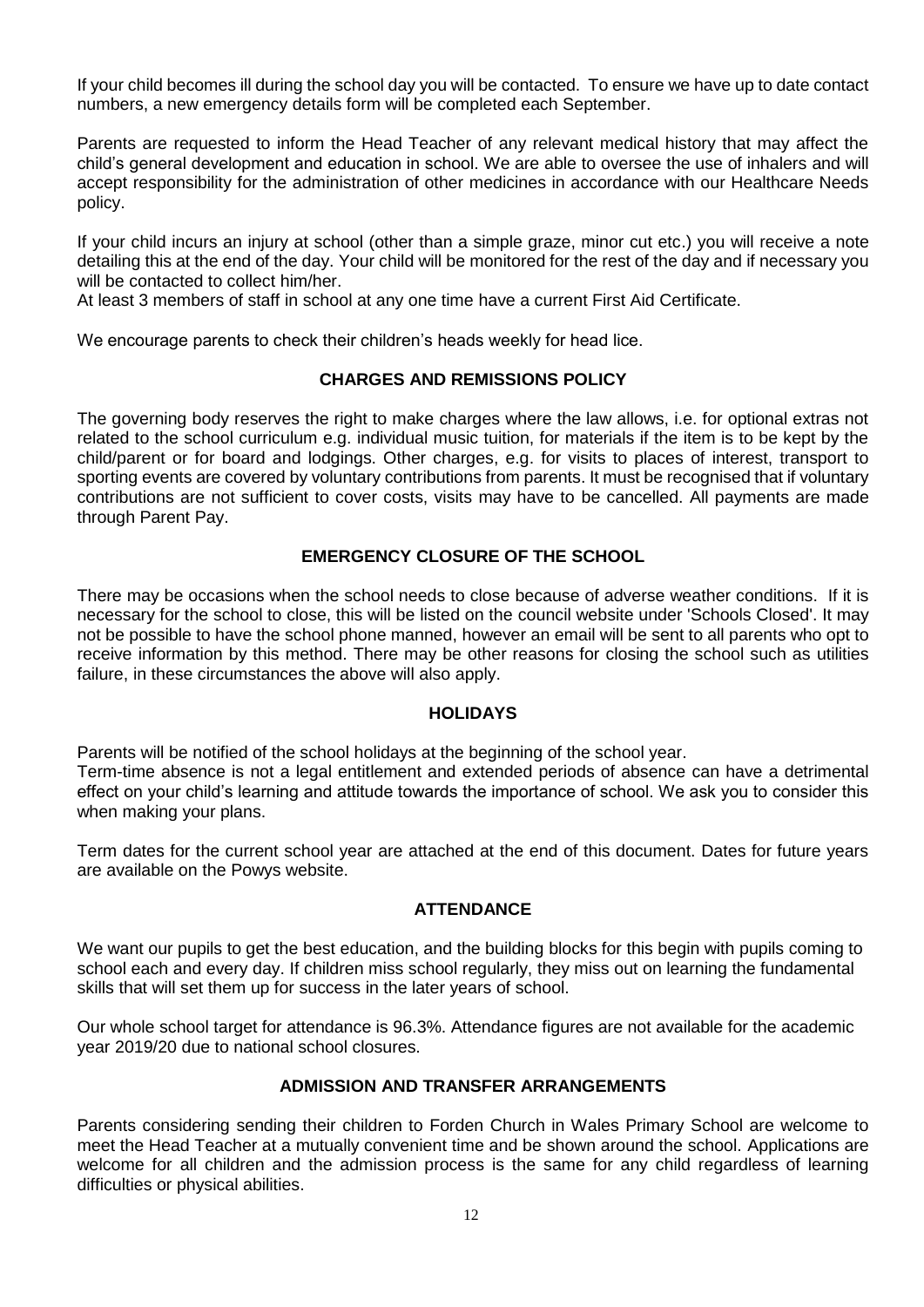In Powys children can currently be admitted at the beginning of the autumn term after their fourth birthday. Before they begin school, they will be given the opportunity to meet their class teacher in an informal situation. Your child will also be invited to visit the school for up to five half-days to enable them to settle more easily and meet the other children.

A thriving Playgroup operates from the Community Centre next to our school on Mondays, Tuesdays, Wednesdays and Fridays. During the summer term, an additional session is held in school on Wednesday afternoons for 5 weeks. This is an important link for the children who are soon to begin in full-time education. The organisers will be pleased to tell you about pre-school activities and the Chairperson can be contacted through the school.

If your child is to transfer from another school, this will be through liaison with the child's present school. We will make any transfer as smooth as possible to enable your child to settle.

Pupils completing their primary education at this school transfer to high school for the beginning of the autumn term following their eleventh birthday. Most children transfer to Welshpool High School. Staff from the High School visit us to meet the children and those about to transfer spend two days at the High School during their last term.

Completed applications for a place at school must be sent direct to Powys County Council. (The address is on the bottom of the admissions form). Forms are available from school or can be downloaded from the documents section of the Powys website.

#### **COMPLAINTS**

Any complaint should first be discussed with the Class teacher and then, if still unresolved, with the Head teacher. Any further discussion needed will take place between the Complainant and the Governors. A copy of the complaints procedure is available from school or on the school website under documents / policies.

A copy of all statutory school policies is available on the school website and other policies are available on request.